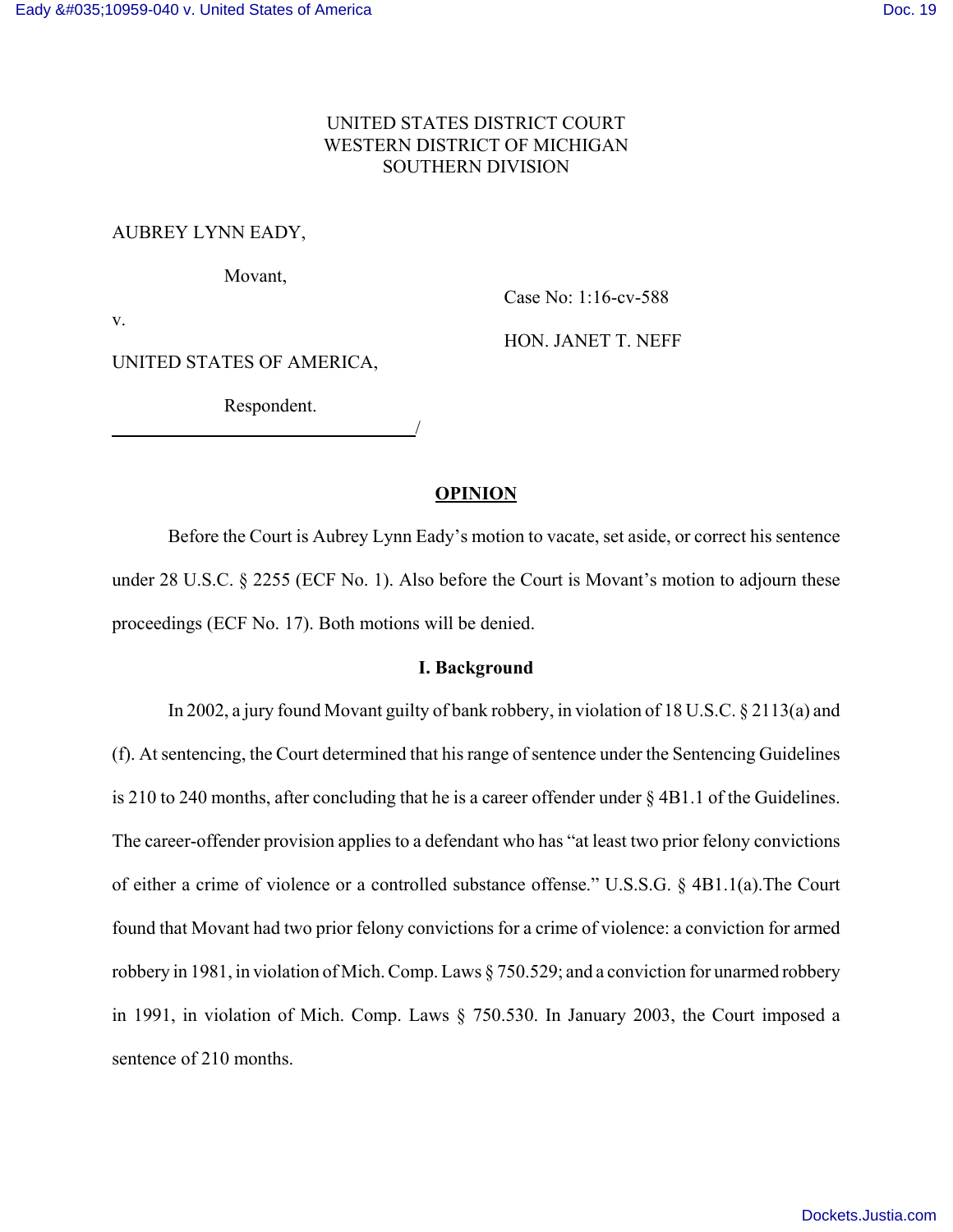This is Movant's second motion to correct his sentence under § 2255. He claims that his sentence is invalid in light of *Johnson v. United States*, 135 S. Ct. 2551 (2015) ("*Johnson II*"), which held that the "residual clause" in the Armed Career Criminal Act (ACCA), 18 U.S.C. § 924(e)(2)(B), is unconstitutionally vague. *Johnson II*, 135 S. Ct. at 2557. Like the definition of violent felony in the ACCA, the definition of crime of violence in the 2003 version of the Guidelines had a residual clause.<sup>1</sup> Crime of violence was defined as:

any offense under federal or state law, punishable by imprisonment for a term exceeding one year, that –

(1) has as an element the use, attempted use, or threatened use of physical force against the person of another, or

(2) is burglary of a dwelling, arson, or extortion, involves use of explosives, or *otherwise involves conduct that presents a serious potential risk of physical injury to another*.

U.S.S.G. § 4B1.2(a) (2003) (emphasis added). The italicized text in the definition above is the residual clause. The clause in subsection (1) is known as the "elements" clause, and the remaining portion of subsection (2) is known as the "enumerated offenses" clause. Movant asserts that his prior convictions for armed robbery and unarmed robbery are crimes of violence only under the residual clause, and that the residual clause is unconstitutionally vague in light of *Johnson II*.

After Movant filed this action, the Court transferred it to the Court of Appeals for an order authorizing this Court to consider his motion because it is second or successive. In September 2016, the Court of Appeals granted authorization to proceed and remanded the case to this Court. The Court of Appeals also directed this Court to hold the action in abeyance pending the Supreme Court's decision in *Beckles v. United States*, 137 S. Ct. 886 (2017), because that decision would

<sup>&</sup>lt;sup>1</sup>The residual clause is not part of the current version of the Guidelines.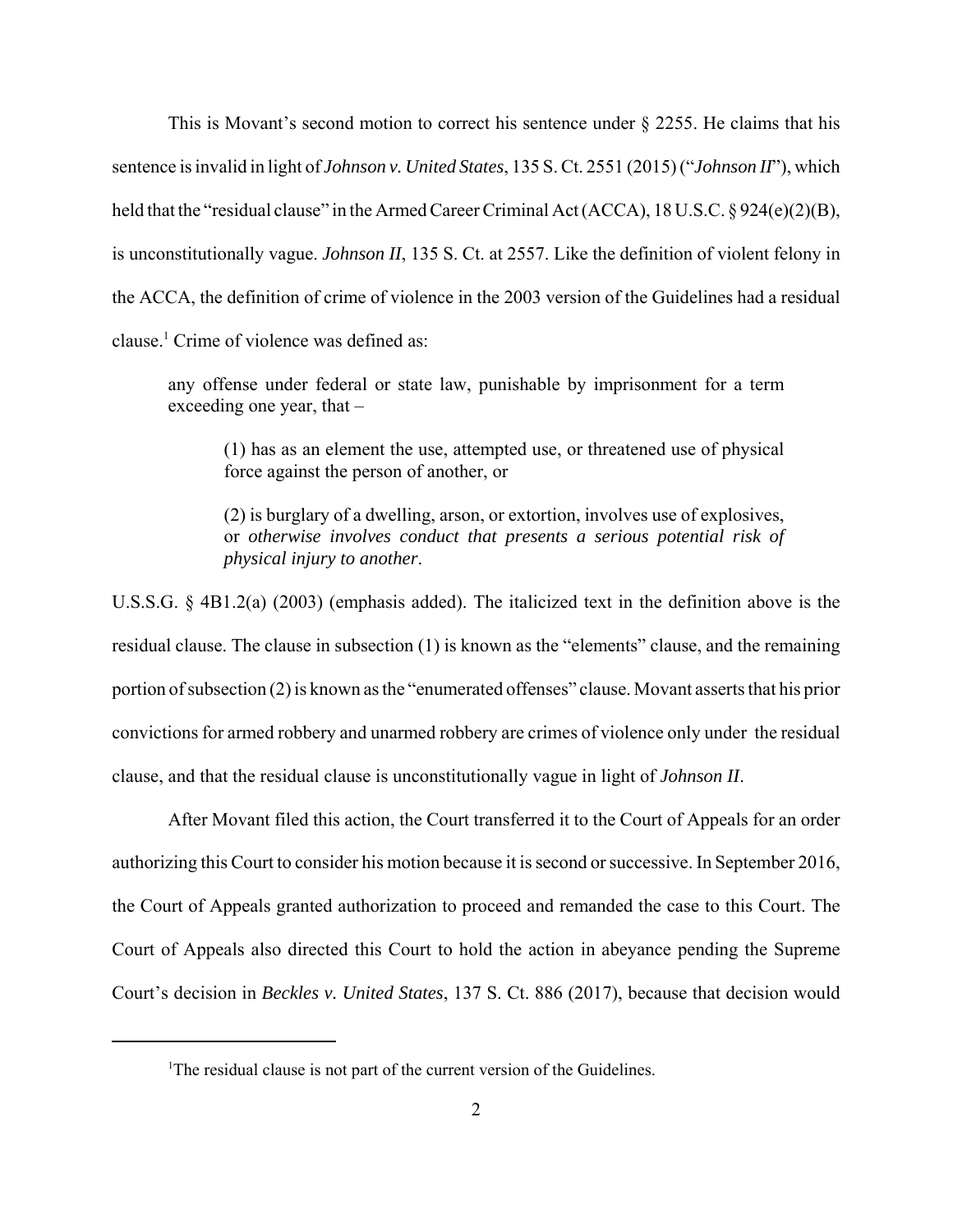presumably resolve whether or not *Johnson II* applies to the Guidelines. The Court appointed counsel for Movant and stayed the case pending a decision in *Beckles*. In March 2017, the Supreme Court held that *Johnson II* does not apply to the "advisory Sentencing Guidelines." *Beckles*, 137 S. Ct. at 897.

In a supplemental brief filed in support of his motion, Movant argues that *Beckles* does not resolve his claim under *Johnson II* because he was sentenced before *Booker v. United States*, 543 U.S. 220 (2005), at a time when the Guidelines were viewed as mandatory rather than advisory. *See id.* at 258-59 (nullifying the statutory provisions that made the Guidelines mandatory). In contrast, the petitioner in *Beckles* was sentenced after *Booker*, and the Supreme Court's decision in *Beckles* was based in part on the advisory nature of the Sentencing Guidelines. *See Beckles*, 137 S. Ct. at 894.

Respondent filed a response arguing that *Johnson II* does not apply to pre-*Booker* sentences, that Movant's claim is untimely and procedurally defaulted, and that Movant's claim is meritless because his prior convictions qualify as crimes of violence even without the residual clause. After receiving this response, the Court ordered Movant to file a reply. He did not file one. Instead, he filed a motion to adjourn these proceedings because the question of whether *Johnson II* applies to a *pre-Booker* sentence has not been resolved, and the Court of Appeals is likely to address it in one of its pending cases. Movant did not respond to any of Respondent's other arguments, including those regarding timeliness, procedural default, or the fact that his predicate convictions would qualify as crimes of violence even if *Johnson II* applies to the pre-*Booker* guidelines. The Court agrees with Respondent that Movant is a career offender even without the residual clause in the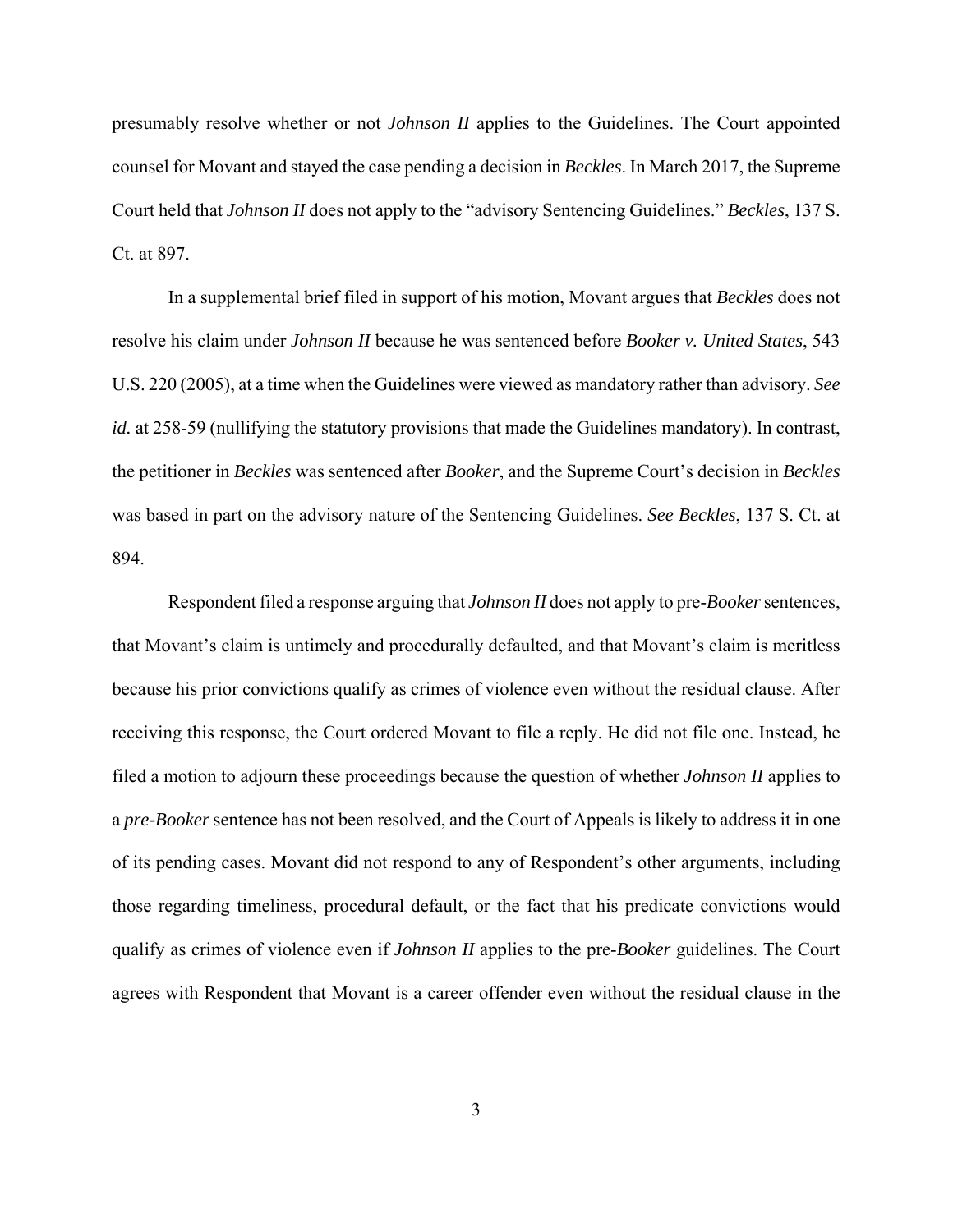Guidelines. Thus, Movant's motion for relief is without merit. In addition, the Court agrees that the motion is barred by the statute of limitations.

#### **II. Analysis**

### **A. Movant is a career offender even without the residual clause.**

Respondent argues that *Johnson II* has no impact on Movant's sentence because his prior convictions fall under the elements clause in § 4B1.2–that is, they have "as an element the use, attempted use, or threatened use of physical force against the person of another." U.S.S.G. § 4B1.2(a)(1) (2003). To determine whether this is so, the Court applies the "categorical" approach, "looking to the statutory definition[s] of the offense[s] and not the particular facts underlying the conviction[s]." *United States v. Rede-Mendez*, 680 F.3d 552, 556 (6th Cir. 2012) (citations omitted). This Court is bound by the state supreme court's interpretation of state law. *Johnson v. United States*, 559 U.S. 133, 138 (2010) ("*Johnson I*").

In *Johnson I*, the Supreme Court clarified that "physical force" in the elements clause of the ACCA means "*violent* force–that is, force capable of causing physical pain or injury to another person." *Johnson I*, 559 U.S. at 140. Although the "slightest offensive touching" may be sufficient force for battery under common law, it is not sufficient to constitute physical force under the ACCA.<sup>2</sup> *Id.* at 140-42.

#### **1. Unarmed Robbery**

At the time of Movant's offense in 1991, Michigan's unarmed robbery statute provided:

Any person who shall, by force and violence, or by assault or putting in fear, feloniously rob, steal and take from the person of another, or in his presence, any

<sup>2</sup>Movant was not sentenced under the ACCA, but determining "[w]hether a conviction is a 'violent felony' under [the ACCA] is analyzed the same way as whether a conviction is a 'crime of violence' under USSG § 4B1.2." *United States v. Perry*, 703 F.3d 906, 910 (6th Cir. 2013).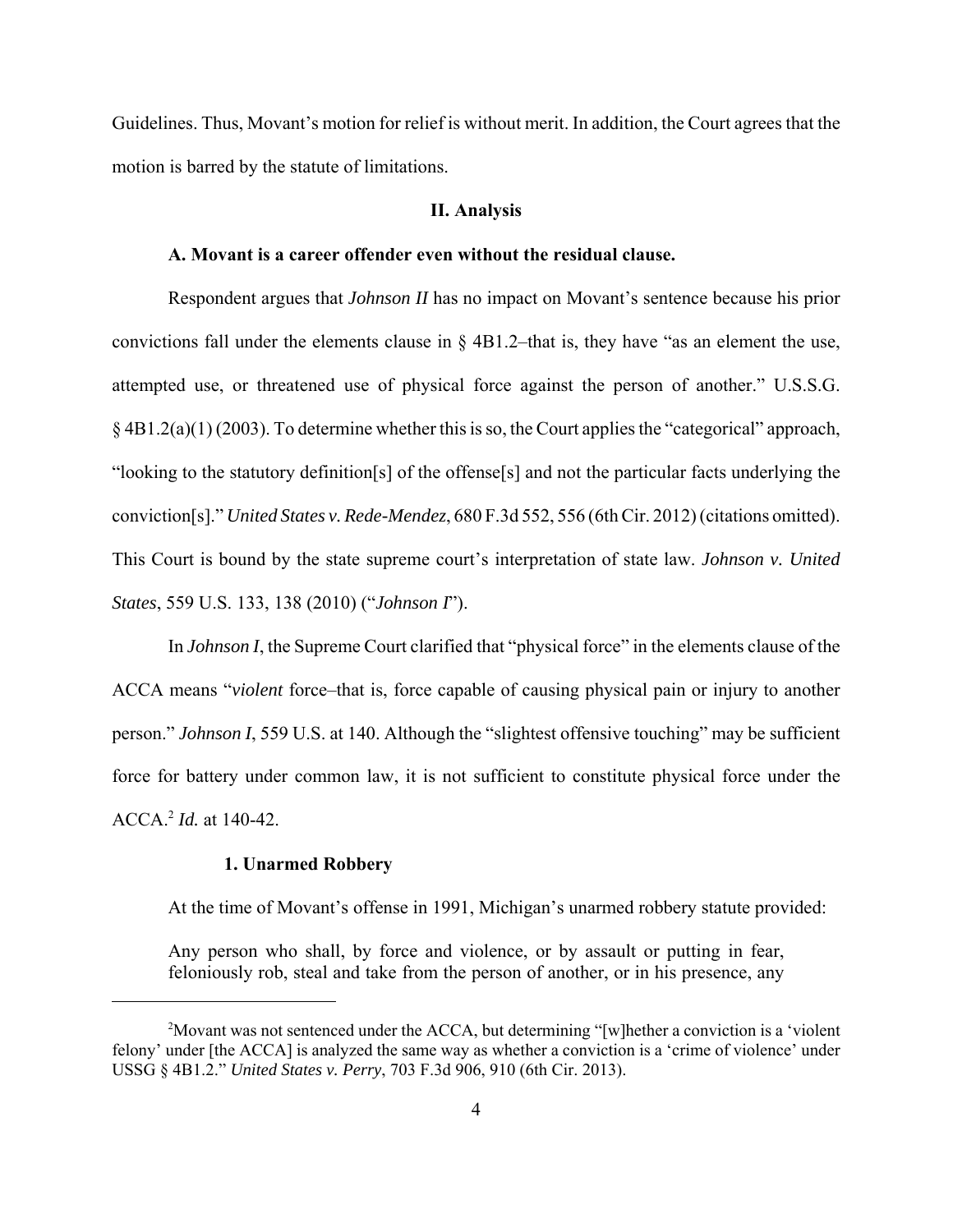money or other property which may be the subject of larceny, such robber not being armed with a dangerous weapon, shall be guilty of a felony, punishable by imprisonment in the state prison not more than 15 years.

Mich. Comp. Laws § 750.530 (P.A. 1931, No. 328 § 530). This "offense can be accomplished either by force and violence, or by assault, or putting in fear." *People v. Gardner*, 265 N.W.2d 1, 5 (Mich. 1978).

 The Courts of Appeal for the Sixth, Seventh, and Eighth Circuits have all concluded that a conviction for unarmed robbery under this statute constitutes a violent felony under the elements clause. *United States v. Mathews*, No. 15-2298, 2017 WL 1857265, at \*5 (6th Cir. May 8, 2017); *United States v. Lamb*, 638 F. App'x 575 (8th Cir. 2016), *vacated on other grounds*, 137 S. Ct. 494 (2016), *relevant portion of opinion reinstated*, 847 F.3d 928, 930 (8th Cir. 2017); *United States v. Tirrell*, 120 F.3d 670, 680 (7th Cir. 1997).

In *Mathews*, for instance, the Sixth Circuit noted the discussion of the unarmed robbery statute in *People v. Randolph*, 648 N.W.2d 164 (Mich. 2002) and *People v. Kruper*, 64 N.W.2d 629 (Mich. 1954). According to the Michigan Supreme Court, the unarmed robbery statute is derived from common law. *Randolph*, 648 N.W.2d at 167. Robbery at common law, as distinguished from larceny, involves "taking the property of another in his presence and against his will, by putting him *in fear of immediate personal injury*[.]" *Id.* at 167 n.6 (emphasis added). The statute "excludes a nonforceful taking[.]" *Id.* at 168. "Whenever the elements of force or putting in fear enter into the taking, and that is the cause which induces the party to part with his property, such taking is robbery. *This is true regardless of how slight the act of force or the cause creating fear may be, provided, in the light of the circumstances, the party robbed has a reasonable belief that he may suffer injury*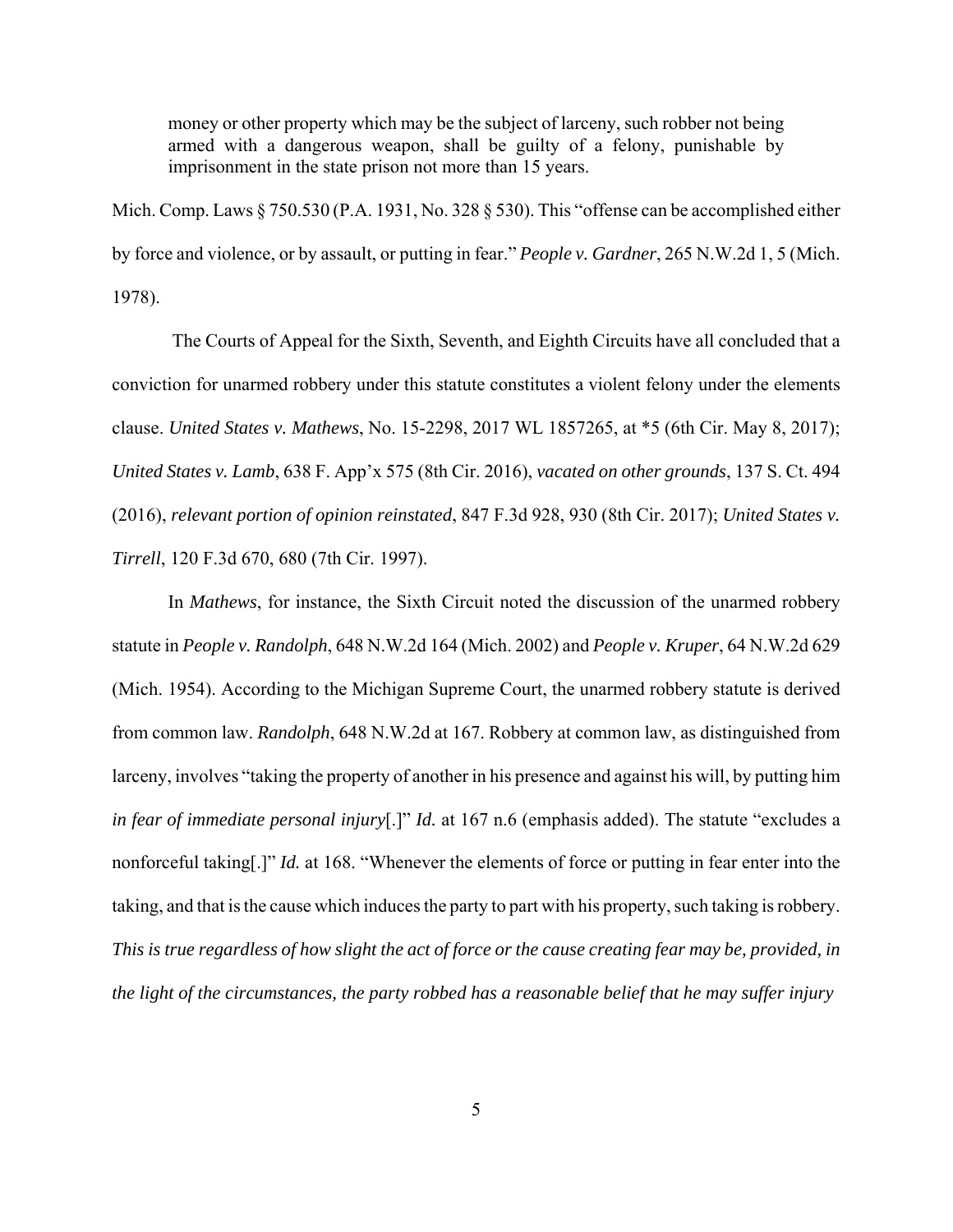*unless he complies with the demand*." *Kruper*, 648 N.W.2d at 632 (emphasis added). Thus, although unarmed robbery can be accomplished by "putting [the victim] in fear," the Michigan Supreme Court has interpreted this to require a threat that is sufficient to put one in fear of physical injury. *Mathews*, 2017 WL 1857265, at \*4. Such a threat satisfies the "physical force" requirement in *Johnson I*. The Eighth Circuit reached the same conclusion in *Lamb*. *See Lamb*, 638 F. App'x at 577 ("The term, 'assault or putting in fear,' as construed by the Supreme Court of Michigan, is clearly limited to conduct that accomplishes a forceful taking (or attempted taking) by using violence or the threat of violence to put the victim in fear of 'immediate personal injury.'" (quoting *Randolph*, 648 N.W.2d at 167-68  $\&$  n.6)). Although these decisions are not binding, they are persuasive.

Thus, like the Courts of Appeal for the Sixth, Seventh, and Eighth Circuits, this Court concludes that a conviction for unarmed robbery is a crime of violence under the elements clause. *Johnson II* did not invalidate the elements clause in the ACCA or the Guidelines. Consequently, Movant's conviction for unarmed robbery qualifies as a crime of violence even if *Johnson II* applies to the mandatory Sentencing Guidelines.

## **2. Armed Robbery**

At the time of Movant's armed robbery offense in 1981, Michigan's armed robbery statute provided:

Any person who shall assault another, and shall feloniously rob, steal and take from his person, or in his presence, any money or other property, which may be the subject of larceny, such robber being armed with a dangerous weapon, shall be guilty of a felony, punishable by imprisonment in the state prison for life or for any term of years. If an aggravated assault or serious injury is inflicted by any person while committing an armed robbery as defined in this section, the sentence shall not be less than 2 years' imprisonment in the state prison.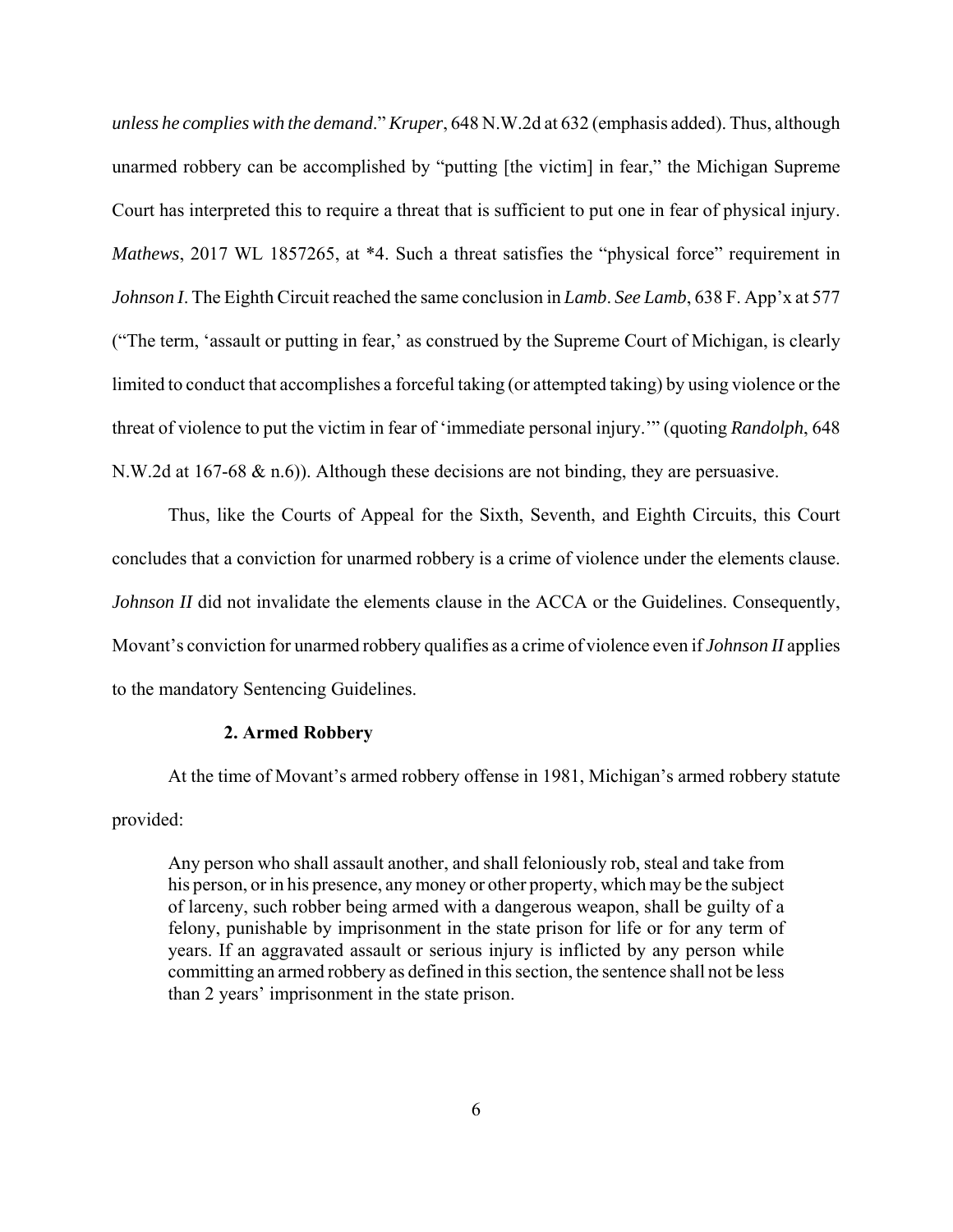Mich. Comp. Laws § 750.529 (P.A. 1931, No. 328 § 529, amended by P.A. 1959, No. 71). The "essential elements" of this offense are: "One, an assault by the defendant upon the complainant; two, a felonious taking of any property which may be the subject of a larceny from the complainant's person or in his presence; and three, that the defendant was armed with a dangerous weapon." *People v. Clark*, 317 N.W.2d 664, 665 (Mich. Ct. App. 1982). "[U]narmed robbery is a necessarily included lesser offense of armed robbery." *People v. Allen*, 265 N.W.2d 47, 49 (Mich. Ct. App. 1978); *accord People v. Reese*, 647 N.W.2d 498, 501 (Mich. 2002). In other words, "[i]f there is evidence to allow the case to go to the jury on the higher armed robbery offense, there must necessarily be evidence adduced at trial to support a charge of unarmed robbery." *People v. Chamblis*, 236 N.W.2d 473 (Mich. 1975).

If unarmed robbery is a crime of violence under the elements clause, and if unarmed robbery is necessarily included in the offense of armed robbery, then armed robbery must also qualify as a crime of violence, because it "has as an element the use, attempted use, or threatened use of physical force against the person of another." U.S.S.G. § 4B1.2(a)(1); *see United States v. Spicer*, No. 15-cr-20162, 2017 WL 3328147, at \*3 (E.D. Mich. Aug. 4, 2017) ("Because a conviction for armed robbery inherently requires that the elements of robbery be satisfied, the Sixth Circuit's reasoning in *Matthews* applies."). Therefore, Movant's convictions for armed robbery and unarmed robbery are both crimes of violence under the elements clause. Consequently, *Johnson II* has no impact on Movant's sentence.

### **B. Movant's motion is barred by the statute of limitations.**

Although *Johnson II*'s applicability to the pre-*Booker* sentencing scheme remains an open question, the Court of Appeals recently concluded that a claim relying on *Johnson II* to challenge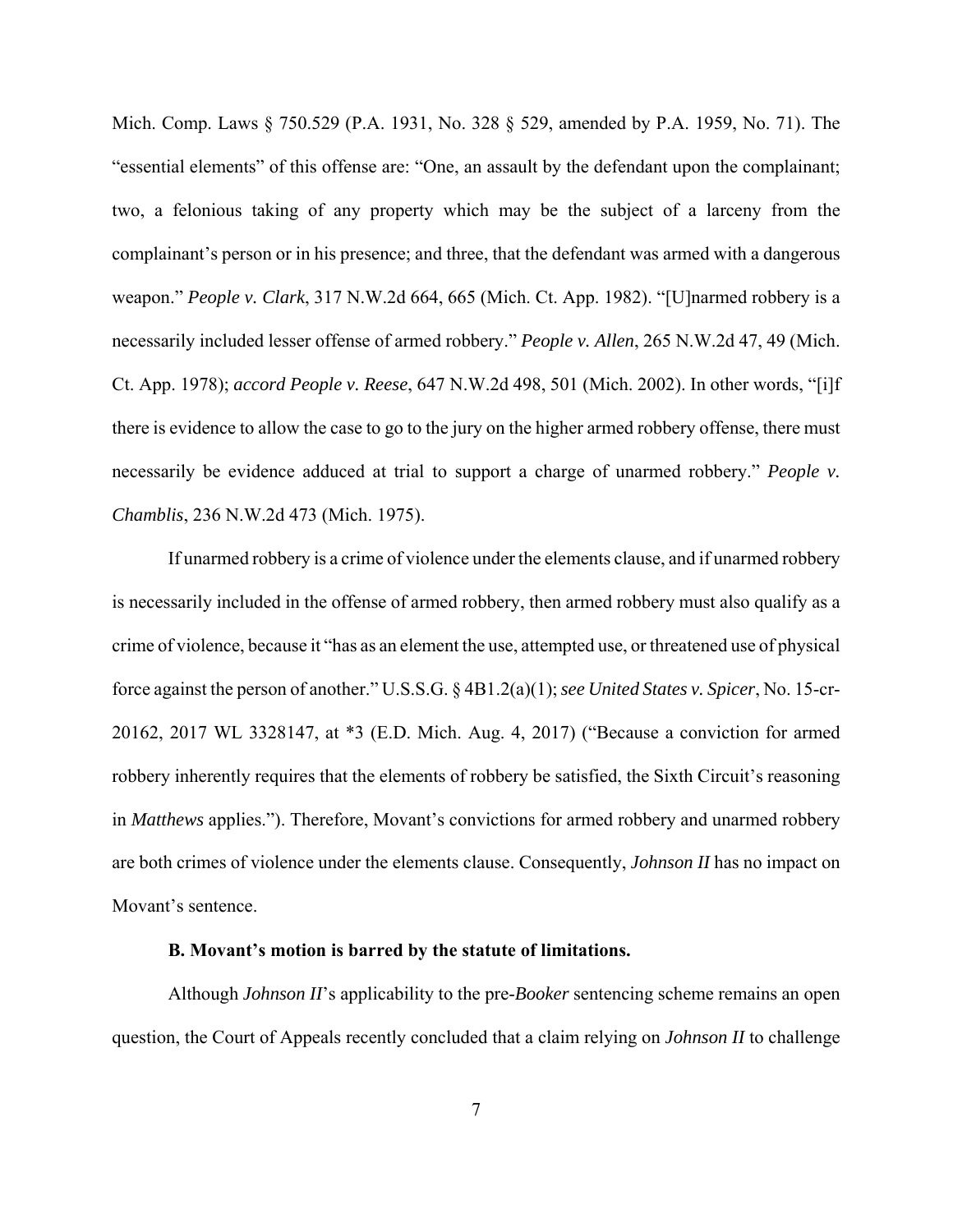a pre-*Booker* sentence is barred by the statute of limitations. *Raybon v. United States*, No. 16-2522, — F.3d —, 2017 WL 3470389, at \*3 (6th Cir. Aug. 14, 2017). The reasoning in *Raybon* applies with equal force to this case.

28 U.S.C. § 2255(f) provides several possible dates for calculating the start of the one-year limitation period. Movant cannot rely on the date in 28 U.S.C. § 2255(f)(1) because he filed this action in 2016, almost twelve years after his judgment of conviction became final.<sup>3</sup>

Second, Movant does not claim that there was an impediment to making a motion, so he cannot rely on the date in § 2255(2).

Third, as discussed in *Raybon*, Movant cannot rely on the date in § 2255(f)(3), the date on which "the right asserted was initially recognized by the Supreme Court, if that right has been newly recognized by the Supreme Court and made retroactively applicable to cases on collateral review[.]" 28 U.S.C. § 2255(f)(3). The Supreme Court has not recognized a new "Constitutional right not to be sentenced as a career offender under the residual clause of the mandatory Sentencing Guidelines." *Raybon*, 2017 WL 3470389, at  $*3$  (citation and quotation marks omitted). Thus,  $\S$  2255(f)(3) does not apply. *Id.*

Fourth, the facts supporting Movant's claim that the residual clause in the Sentencing Guidelines is unconstitutionally vague were available to him when he was sentenced. Thus, § 2255(f)(4) does not apply because he cannot claim that these facts were newly discovered.

Finally, Movant does not allege any basis for equitable tolling or actual innocence. Therefore, his motion is untimely.

<sup>&</sup>lt;sup>3</sup>The Court of Appeals affirmed his judgment of conviction on May 20, 2004. He had 90 days to file a petition for a writ of certiorari to the Supreme Court. He did not do so, so his judgment of conviction became final on August 18, 2004.